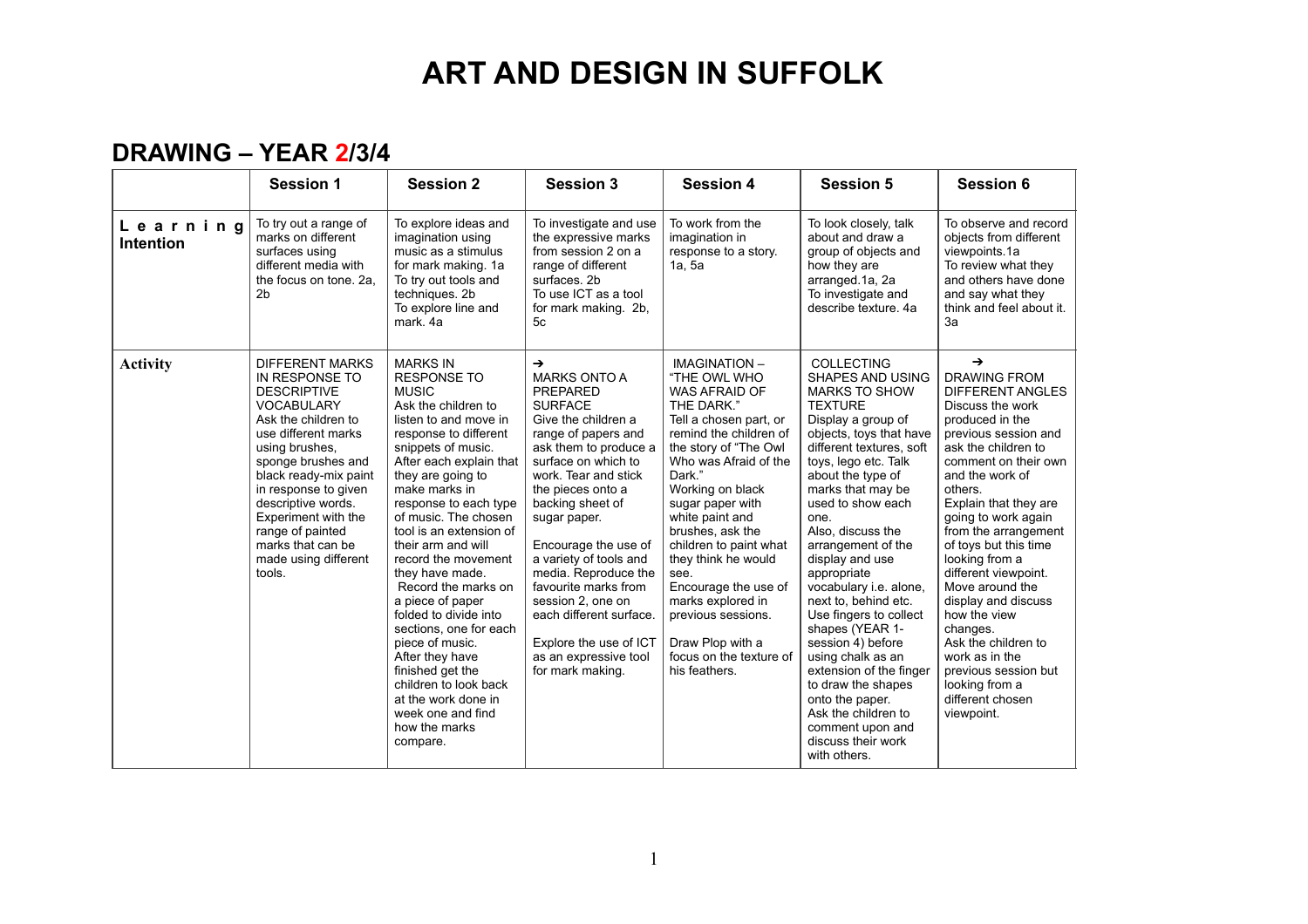#### **DRAWING – YEAR 2/3/4**

| $S$ kills,<br>concepts,<br>knowledge and<br>understanding | Understanding that<br>different mark makers<br>may be used to create<br>different effects.<br>Using different marks<br>in response to<br>descriptive language. | Using mark making<br>techniques and<br>understanding that<br>different marks can<br>represent different<br>moods and<br>movements.<br>Applying different<br>marks in response to<br>music. | Applying different<br>marks and lines in<br>response to a piece of<br>music and be able to<br>use appropriate<br>vocabulary. | Understanding how to<br>represent texture by<br>using a variety of<br>different marks.<br>Using a story as a<br>starting point for<br>artwork. | Working co-<br>operatively with a<br>partner and be<br>accepting of each<br>other's ideas.<br>Identifying what they<br>might change in their<br>work.            | Applying previously<br>acquired skills to draw<br>objects in different<br>arrangements. |
|-----------------------------------------------------------|----------------------------------------------------------------------------------------------------------------------------------------------------------------|--------------------------------------------------------------------------------------------------------------------------------------------------------------------------------------------|------------------------------------------------------------------------------------------------------------------------------|------------------------------------------------------------------------------------------------------------------------------------------------|------------------------------------------------------------------------------------------------------------------------------------------------------------------|-----------------------------------------------------------------------------------------|
| <b>Vocabulary</b>                                         | Mark maker<br>Thick/thin<br>Hard/soft<br>Dark/light<br>Texture<br>Repeating<br>Wavy<br>Flowing<br>Jagged<br>Shiny<br>Furry<br>Prickly<br>Bumpy<br>etc          | Dance<br>Freeze<br>Respond<br>Record<br>Compare                                                                                                                                            | As previous session +<br>Surface<br>Reproduce<br>Tools<br>Media                                                              | Texture - children will<br>describe and use<br>appropriate<br>vocabulary as learned<br>in sessions 1 and 2.                                    | Display<br>Arrange<br>Toys<br>Beside<br>Next to<br><b>Between</b><br>In front of<br>Behind etc<br>Words associated<br>with the texture of the<br>chosen objects. | As previous session +<br><b>Different</b><br>Viewpoint<br><b>Back</b><br>Front etc      |
| Curriculum<br>links                                       | Literacy-responding<br>to descriptive<br>language.                                                                                                             | Music – responding to<br>different types of<br>music.<br>$PE$ – movement in<br>response to music.                                                                                          | Science - different<br>materials to make a<br>surface.<br>ICT - using tools for<br>mark making.                              | Literacy-listening and<br>responding to a story.                                                                                               | Literacy/PSHE/<br>Citizenship-<br>discussing toys,<br>Numeracy /Literacy -<br>verbalising shapes.                                                                | Literacy/PSHE/<br>Citizenship - talking<br>about own work and<br>that of others.        |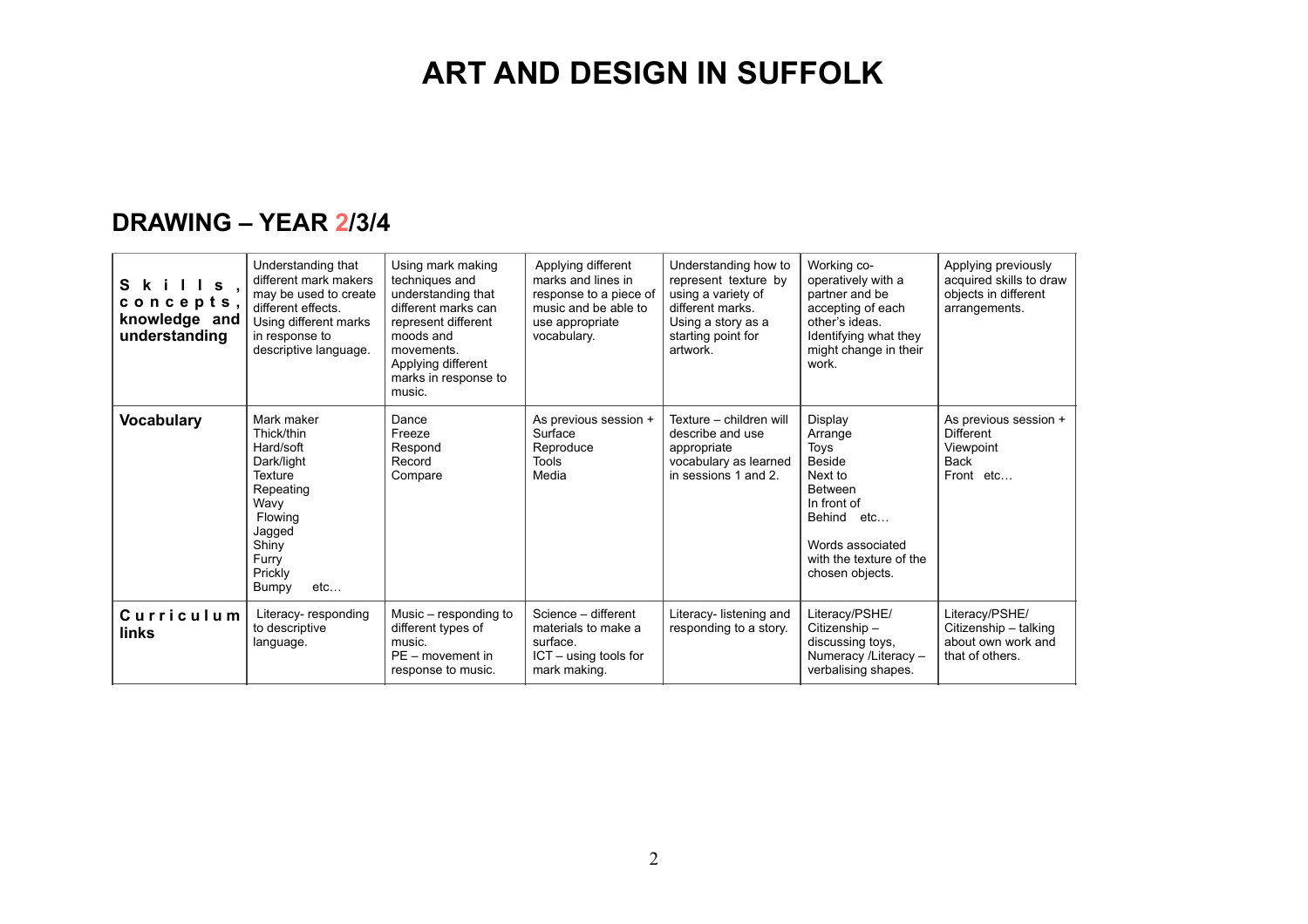| <b>Resources</b> | Brushes,<br>Sponge brushes,<br>Sponges,<br>Cotton buds.<br>Black ready-mix paint,<br>Paper. | Various types of<br>music.<br>Paper.<br>Variety of mark<br>makers (including<br>chalks, charcoal,<br>pastels and pens). | A variety of types of<br>paper,<br>PVA glue,<br>Mark makers as in<br>previous session. | Black sugar paper<br>White ready-mix paint.<br>Brushes.<br>"The Owl Who Was<br>Afraid of the Dark" by<br>Jill Tomlinson. | Variety of toys.<br>Backing fabric/paper,<br>Table (the children<br>need to see the<br>display from different<br>viewpoints.) | As previous session. |
|------------------|---------------------------------------------------------------------------------------------|-------------------------------------------------------------------------------------------------------------------------|----------------------------------------------------------------------------------------|--------------------------------------------------------------------------------------------------------------------------|-------------------------------------------------------------------------------------------------------------------------------|----------------------|
| Time             | l hour                                                                                      | hour                                                                                                                    | hour                                                                                   | 1 hour                                                                                                                   | hour                                                                                                                          | 1 hour               |

#### **DRAWING – YEAR 2/3/4**

they think and feel about their own work and the work of others.

| <b>Expectations</b>                                                                                                                                                                                                                                                                                                                                                                                                                               | <b>Names</b> | <b>Next Steps</b> |
|---------------------------------------------------------------------------------------------------------------------------------------------------------------------------------------------------------------------------------------------------------------------------------------------------------------------------------------------------------------------------------------------------------------------------------------------------|--------------|-------------------|
| Some children will have made limited progress. They will be able to talk<br>about their work and say what they think and feel about it. They will know that<br>different mark makers produce a different image and start to link these to purpose.<br>They will give ideas on the arrangement of objects for a still life and use appropriate<br>vocabulary when discussing position and texture.                                                 |              |                   |
| Most children will be able to explore mark making using paints, brushes and<br>other tools and investigate and use materials and processes to communicate ideas<br>and meaning. They will be able to explore expressive mark making in response to<br>music and begin to explore and record objects and arrangements from different   YEAR 3 - DRAWING UNIT<br>viewpoints. They will be able to suggest ways of improving their work and say what |              |                   |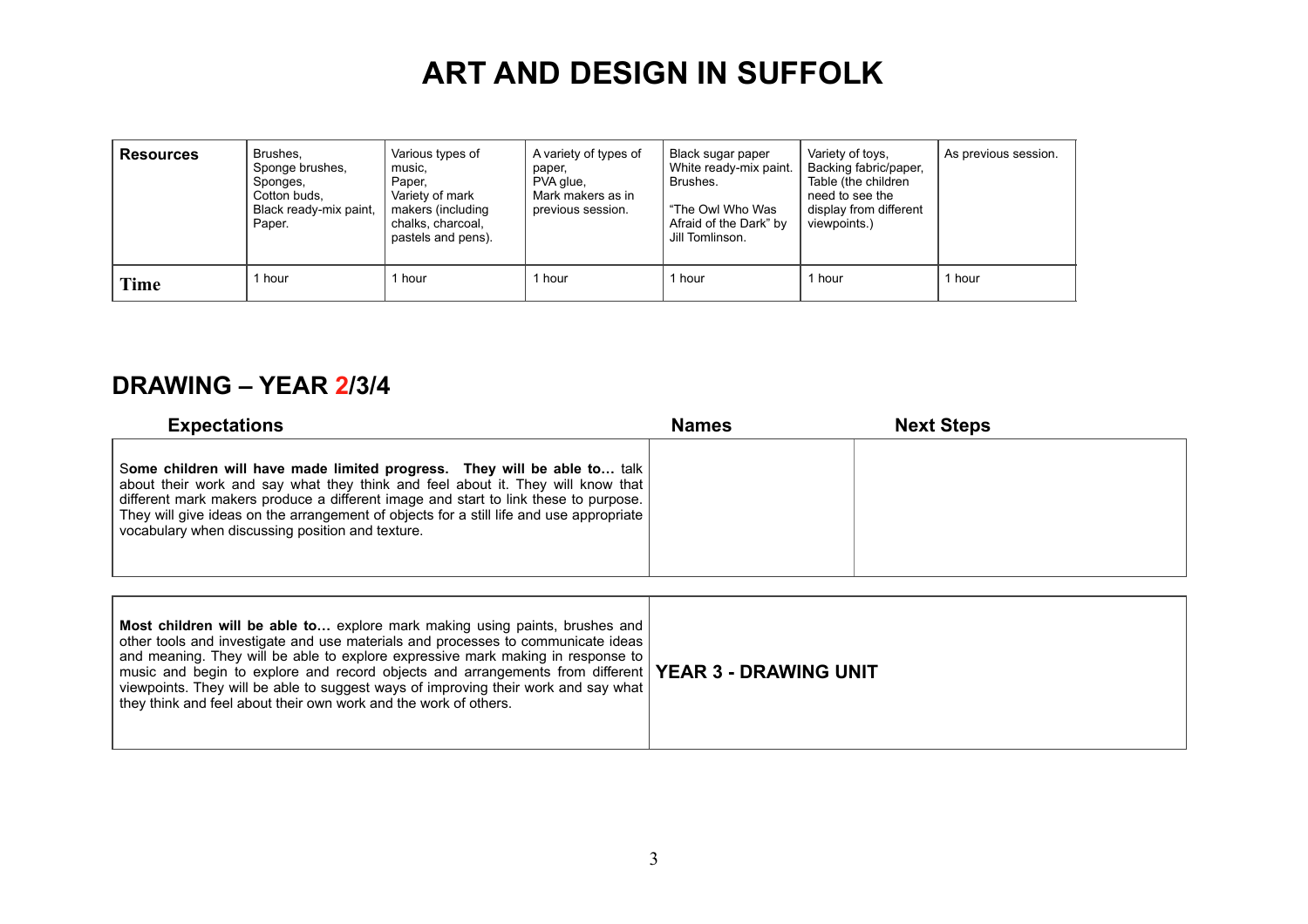**Some children will have made more progress. They will be able to**…explore



shape, and texture in materials and adapt and adapt and adapt and improve their own work. They will be a able to investigate and use an increasing range of materials and processes to materials and processes to  $\mathbb{R}^n$ explore and controlled and controlled and controlled arrangements for a still explore the state ideas. The sta for their act ment on simi appropriate vo













 $00000000$ 

**Marks** made in response to music ed on different surfaces.